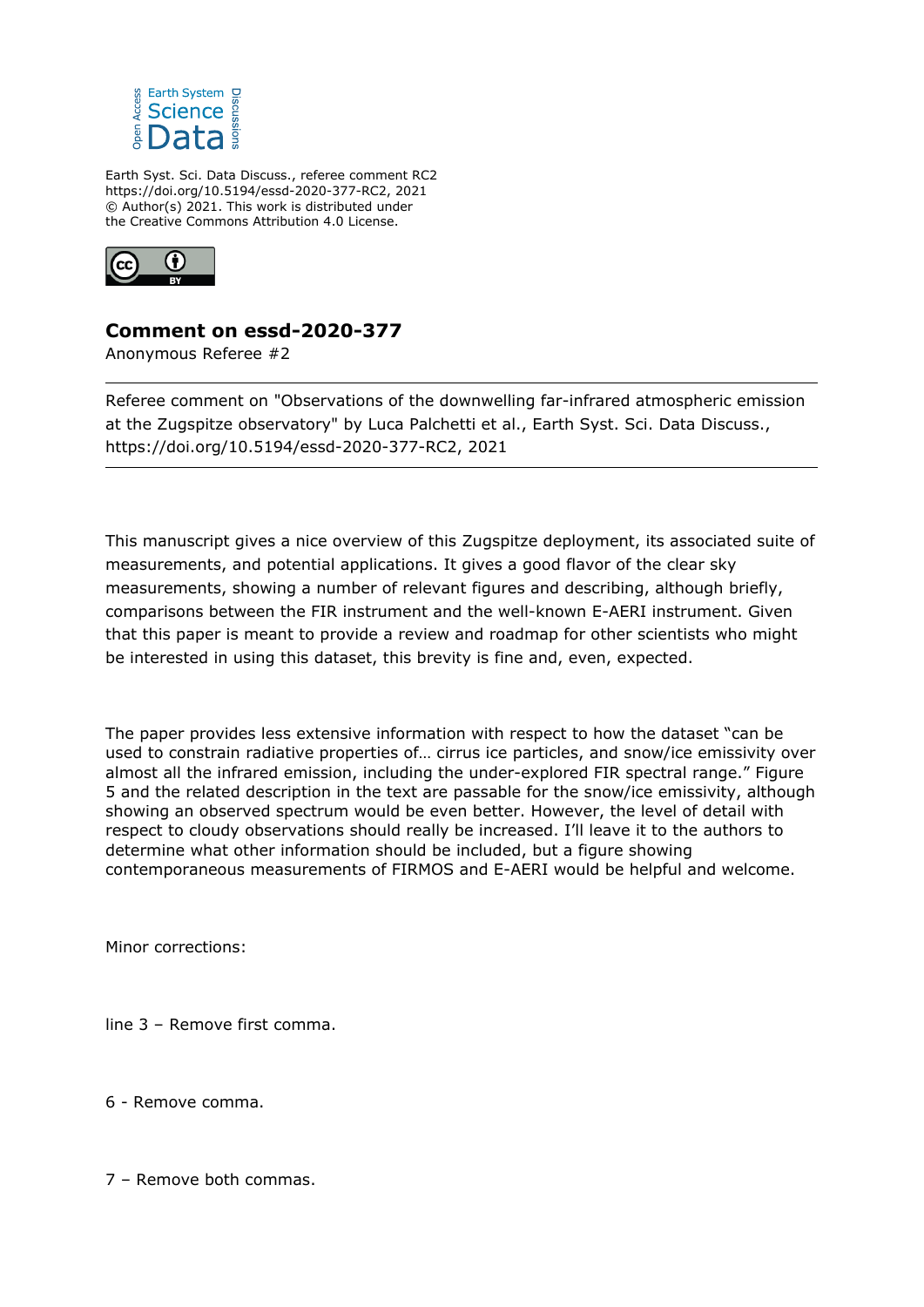15 – "in the FIR that are not …"

20 – Since this first sentence is more of a definition, it probably should be combined with the next sentence, which has more content. i.e. "The Far-InfraRed (FIR), defined here as the longest wavelength region of the infrared spectrum covering the wavenumber range from 667 cm−1 (or equivalently 15 μm wavelength) down to 100 cm−1 (100 μm), contains more than 50% of the energy emitted by the Earth toward the space. This region …"

24 – Since "FIR" is already mentioned in this sentence, perhaps change the second "FIR" tp "gaseous".

26 – "allow a better understanding of"

33 – "in preparation for"

40 – "wintertime"

41-42 – Perhaps change to "to the lowest wavenumber with potential semi-transparency, 250 cm-1. The sounding of the remainder of the FIR, below 250 cm-1, is …".

50 – Remove comma.

75 – The values given for the shortwave end of the E-AERI measurements in wavenumber and wavelength are inconsistent. 1800 cm-1 is correct for the first channel of this instrument, while 3.3 microns is correct for the second channel. Probably the discussion here should explain this, and specify (if correct) that only the channel 1 radiances were used.

78 – Remove second comma.

114 – "100 km north of the Summit". "north" and "southeast" should not be capitalized.